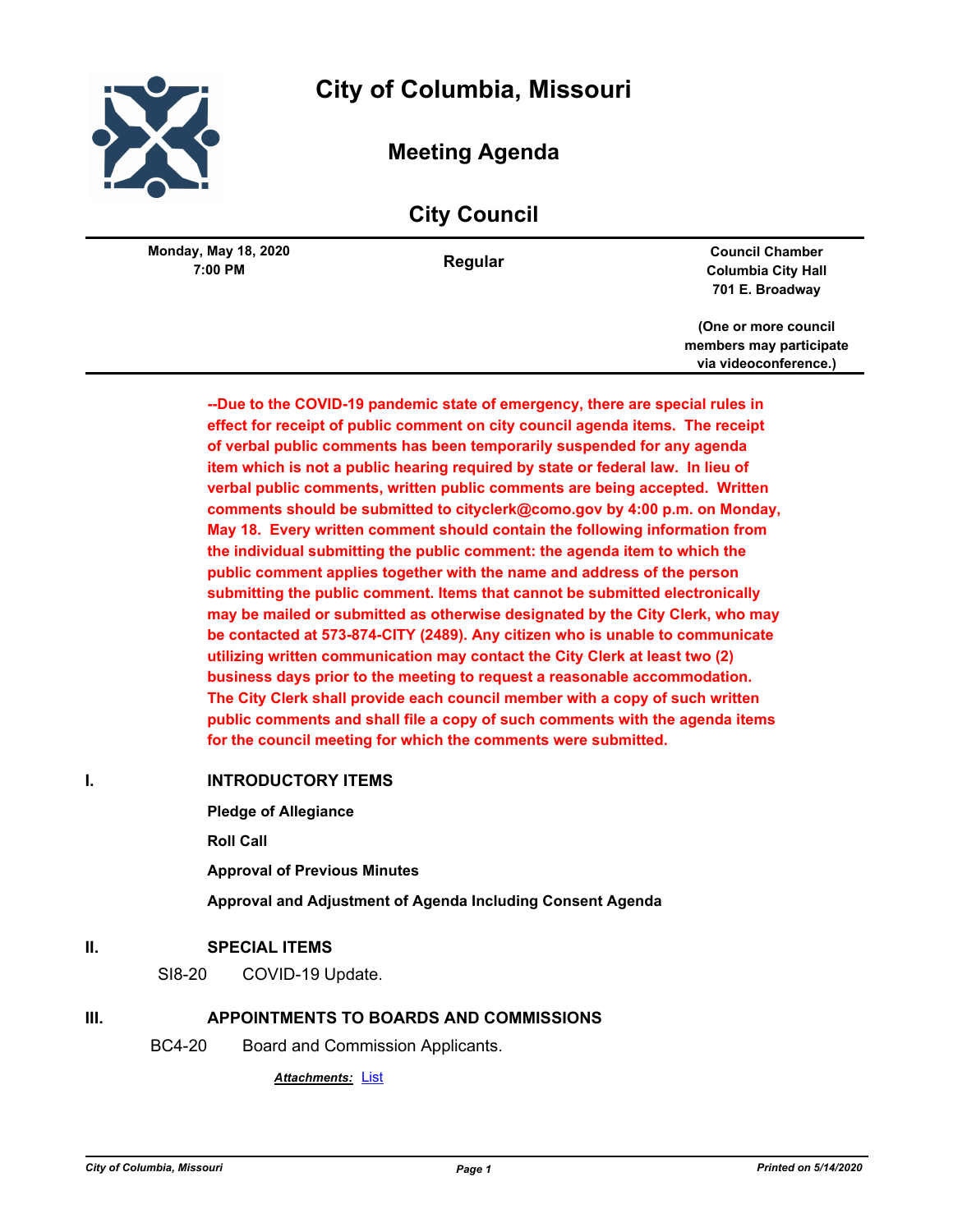### **IV. SCHEDULED PUBLIC COMMENT**

#### **V. PUBLIC HEARINGS**

#### **VI. OLD BUSINESS**

B74-20 Approving a major amendment to the Preliminary Plat and PD Plan for "On the Ninth" located on the east side of Old Hawthorne Drive West and approximately 1,300 feet north of Route WW (Case No. 61-2020). (Tabled at the April 20, 2020 Council Meeting.)

**Recommended Action:** [Read & Vote/Mayor Memo]

**Attachments: [Amendment Sheet](http://gocolumbiamo.legistar.com/gateway.aspx?M=F&ID=f2390d25-9cc8-48f6-be3e-6427f0cdde57.doc)** 

[Supplemental Council Memo](http://gocolumbiamo.legistar.com/gateway.aspx?M=F&ID=fdb89e02-1ed8-4c03-a5e2-d3b23b483554.docx)

[On the Ninth PD Development Plan \(Revised 5-7-20\)](http://gocolumbiamo.legistar.com/gateway.aspx?M=F&ID=ffcc2483-335e-4f1e-aa2e-a772be8c704c.pdf)

[Council Memo](http://gocolumbiamo.legistar.com/gateway.aspx?M=F&ID=2ef3a762-4058-415c-b23b-ebb79da10073.docx)

[Staff Report to Planning and Zoning Commission](http://gocolumbiamo.legistar.com/gateway.aspx?M=F&ID=90449b49-d3fe-4578-8480-625e32efbd85.docx)

[Locator Maps](http://gocolumbiamo.legistar.com/gateway.aspx?M=F&ID=dd71d8d8-7e1e-446b-8913-1febfda92ea2.pdf)

[On the Ninth PD Development Plan](http://gocolumbiamo.legistar.com/gateway.aspx?M=F&ID=b9842c23-b2bf-4b4f-a25a-9d4e59ad15b4.pdf)

[Design Adjustment Worksheet](http://gocolumbiamo.legistar.com/gateway.aspx?M=F&ID=db98dd8a-d0da-484b-96e3-cbad5f2ed0e2.pdf)

[Previously Approved - On the Ninth PUD Development Plan \(2014\)](http://gocolumbiamo.legistar.com/gateway.aspx?M=F&ID=429f3529-d54a-4de1-957a-c2cf258d07cd.pdf)

[Excerpts from Minutes](http://gocolumbiamo.legistar.com/gateway.aspx?M=F&ID=76c3046c-cb52-48b2-858e-ab1a1e71b350.docx)

**[Ordinance](http://gocolumbiamo.legistar.com/gateway.aspx?M=F&ID=74608dae-aa9e-4693-b9a9-44b09103aaa8.doc)** 

#### **VII. CONSENT AGENDA**

B103-20 Vacating street right-of-way along a portion of the east side of Old Route K and north of Green Meadows Road (Case No. 72-2020).

Recommended Action: [2nd Read & Vote/Mayor Memo]

**Attachments: [Council Memo](http://gocolumbiamo.legistar.com/gateway.aspx?M=F&ID=93fc2ffe-da5a-4332-afca-f021b65cc0fd.docx)** 

[Locator Maps](http://gocolumbiamo.legistar.com/gateway.aspx?M=F&ID=c210d5f1-9141-42ea-8c1b-a30f18d1ea1e.pdf)

[Vacation Graphic with Grade Transition Plan](http://gocolumbiamo.legistar.com/gateway.aspx?M=F&ID=d5ae9d0b-e09e-4dba-bb4a-ccd10ddc03bb.pdf)

**[Ordinance](http://gocolumbiamo.legistar.com/gateway.aspx?M=F&ID=0fe5daa5-50e7-4538-8b69-19a72ddcd0cc.doc)**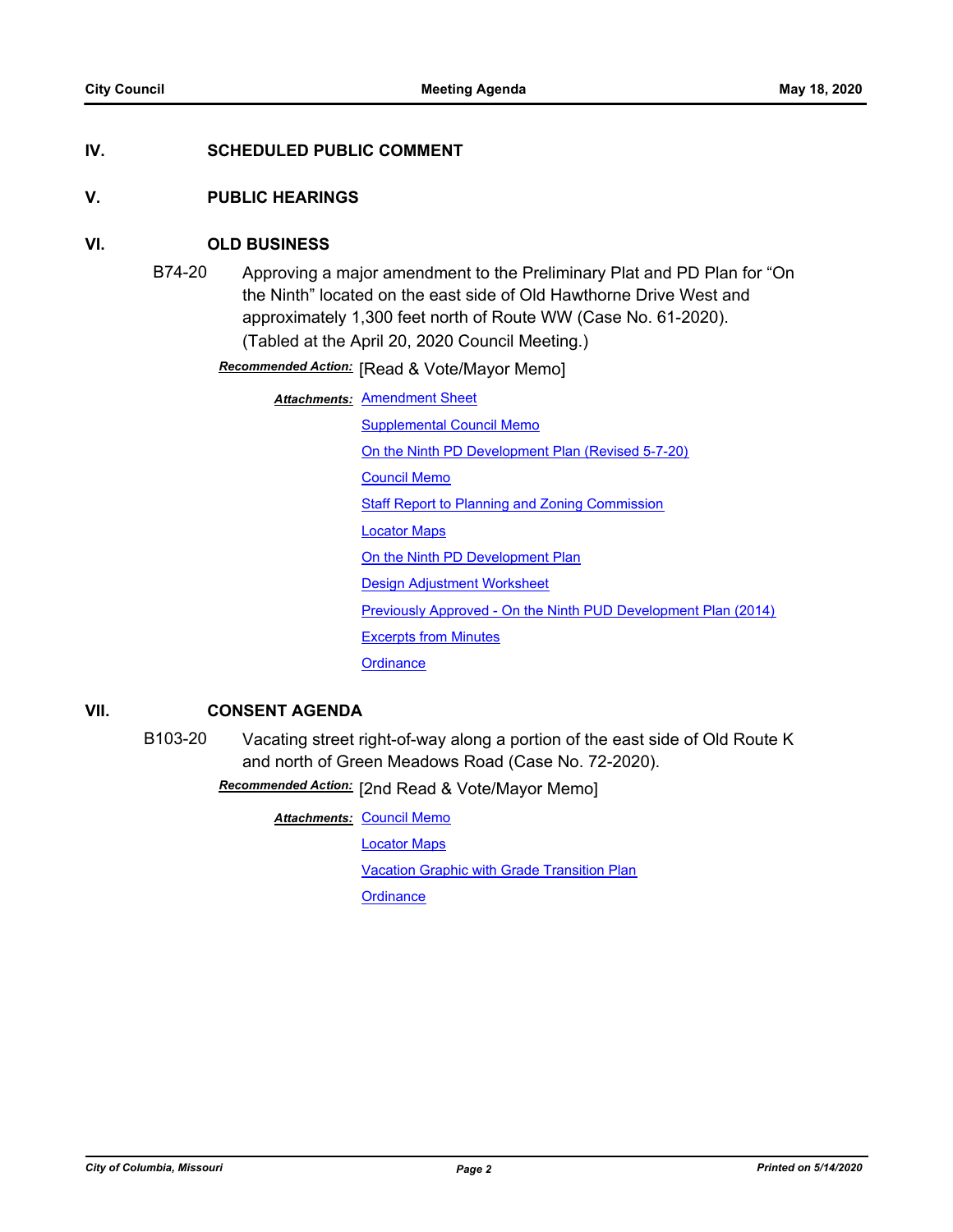B104-20 Vacating portions of utility, access and drainage easements and street rights-of-way within Boone Prairie, Plats 1 and 2 located on the east side of Brown Station Road and south of U.S. Highway 63 (Case No. 238-2019).

## Recommended Action: [2nd Read & Vote/Mayor Memo]

**Attachments: [Council Memo](http://gocolumbiamo.legistar.com/gateway.aspx?M=F&ID=22bead84-bbe1-460d-9630-0244d972a27c.docx)** [Locator Maps](http://gocolumbiamo.legistar.com/gateway.aspx?M=F&ID=a6cf2781-8366-42d1-970c-32146377ed33.pdf)

[Vacation Descriptions and Exhibits](http://gocolumbiamo.legistar.com/gateway.aspx?M=F&ID=76479b4f-6c3f-4f68-8c5b-af195f3e2098.pdf) [Boone Prairie Preliminary Plat \(2019\)](http://gocolumbiamo.legistar.com/gateway.aspx?M=F&ID=058d8e05-60a1-46a9-9486-826cd0bba793.pdf)

**[Ordinance](http://gocolumbiamo.legistar.com/gateway.aspx?M=F&ID=f27d1c70-a624-4a64-b066-5d308270fc40.doc)** 

B105-20 Amending the FY 2020 Annual Budget by appropriating designated loan funds for Phase I construction of the terminal building project at the Columbia Regional Airport.

Recommended Action: [2nd Read & Vote/Mayor Memo]

#### **Attachments: [Council Memo](http://gocolumbiamo.legistar.com/gateway.aspx?M=F&ID=e53a621b-6b5f-45b6-a0bf-63887515e002.docx)**

**[Ordinance](http://gocolumbiamo.legistar.com/gateway.aspx?M=F&ID=41220610-57ab-4711-80da-48d518801cfc.doc)** 

R64-20 Setting a public hearing: proposed construction of improvements at the Worley Street Park to include replacement of an existing playground structure, landscape block retaining wall and drinking fountain, removal of existing playground equipment and construction of a new playground structure, restriping the basketball court and renovations to existing fencing and park benches.

**Recommended Action:** [Read & Vote/Mayor Memo]

**Attachments: [Council Memo](http://gocolumbiamo.legistar.com/gateway.aspx?M=F&ID=5e476511-c67e-4292-9ab1-0aa949ff0f4d.docx)** [Plan](http://gocolumbiamo.legistar.com/gateway.aspx?M=F&ID=50e13b30-5d5a-4d4f-9e8f-e8cc8fff16a8.pdf) [Public Input Comments](http://gocolumbiamo.legistar.com/gateway.aspx?M=F&ID=243158d1-ace7-45eb-93e4-82cc9bf5a21d.pdf) **[Resolution](http://gocolumbiamo.legistar.com/gateway.aspx?M=F&ID=96229948-59d5-4a80-837a-5c32b2fe2c58.doc)** 

R65-20 Setting a public hearing: voluntary annexation of property located on the southeast corner of Highway WW and Elk Park Drive (Case No. 117-2020).

**Recommended Action:** [Read & Vote/Mayor Memo]

**Attachments: [Council Memo](http://gocolumbiamo.legistar.com/gateway.aspx?M=F&ID=13c16d77-cfbf-4a70-a62b-58c35d14f725.docx)** [Locator Maps](http://gocolumbiamo.legistar.com/gateway.aspx?M=F&ID=d9f71dae-3a3f-476a-8594-53775362c7ae.pdf)

[Zoning Graphic](http://gocolumbiamo.legistar.com/gateway.aspx?M=F&ID=195732be-795a-42d9-94f5-106d2278dc9f.pdf)

[Annexation Petition](http://gocolumbiamo.legistar.com/gateway.aspx?M=F&ID=c63ad095-dab4-4ba9-9868-2aa24fcbd661.pdf)

**[Resolution](http://gocolumbiamo.legistar.com/gateway.aspx?M=F&ID=e56fe98f-bd29-40bb-b6f2-68e1f77637fc.doc)**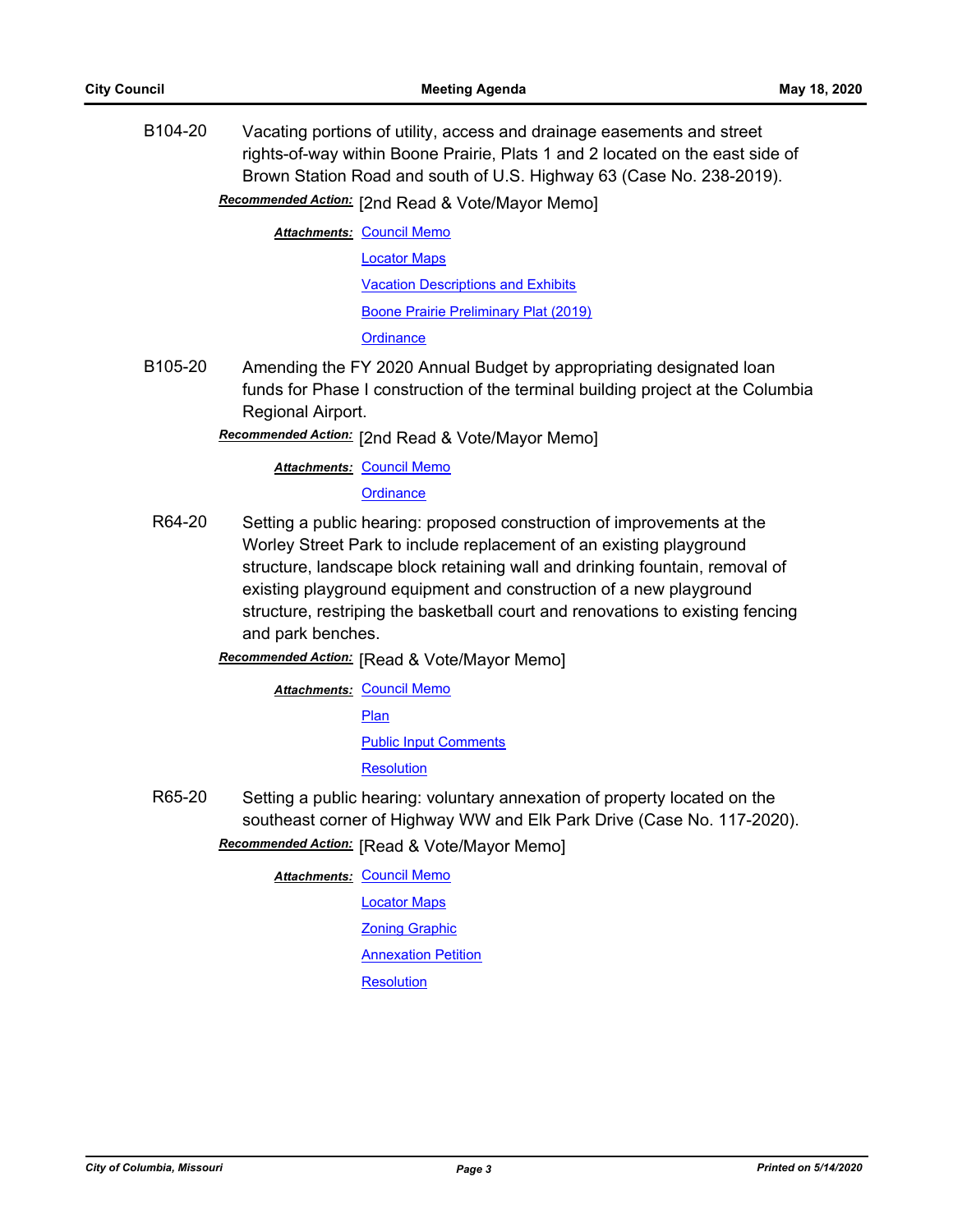R66-20 Authorizing various Adopt a Spot agreements.

**Recommended Action:** [Read & Vote/Mayor Memo]

**Attachments: [Council Memo](http://gocolumbiamo.legistar.com/gateway.aspx?M=F&ID=ab5938ff-71ee-423c-9933-b5b4b564910f.docx)** 

[Adopt a Spot Agreements](http://gocolumbiamo.legistar.com/gateway.aspx?M=F&ID=5779d77a-2779-4cab-a690-0281347bf25b.pdf)

**[Resolution](http://gocolumbiamo.legistar.com/gateway.aspx?M=F&ID=04c0b6b4-598a-4b3b-a471-11cc109cb9d1.doc)** 

R67-20 Authorizing the Purchasing Agent to execute copier lease and maintenance agreements with GFI Digital, Inc.

## **Recommended Action:** [Read & Vote/Mayor Memo]

**Attachments: [Council Memo](http://gocolumbiamo.legistar.com/gateway.aspx?M=F&ID=9f3e7c2d-d842-4b5a-ab94-841c1020b680.docx)** 

**[Resolution](http://gocolumbiamo.legistar.com/gateway.aspx?M=F&ID=d9a77380-8e1c-4a96-a6f1-2d1b16047755.doc)** 

[Exhibit A to Resolution](http://gocolumbiamo.legistar.com/gateway.aspx?M=F&ID=9ca12662-a53e-46b6-9757-1bb06f7c199d.pdf)

**[Exhibit B to Resolution](http://gocolumbiamo.legistar.com/gateway.aspx?M=F&ID=13ae16d6-2f75-47d3-8f51-39197cb394ba.pdf)** 

R68-20 Authorizing an agreement with Stephens College to provide temporary housing for first responders in the Columbia Police Department and Columbia Fire Department during the COVID-19 pandemic.

**Recommended Action:** [Read & Vote/Mayor Memo]

**Attachments: [Council Memo](http://gocolumbiamo.legistar.com/gateway.aspx?M=F&ID=4de08b18-1a3b-46ca-87d4-cc1b0e2cb01d.docx)** 

**[Resolution](http://gocolumbiamo.legistar.com/gateway.aspx?M=F&ID=10329b18-ce6e-456b-8bb2-cb9bb05d7829.doc)** 

[Attachment A to Resolution](http://gocolumbiamo.legistar.com/gateway.aspx?M=F&ID=0b2de277-9ea1-4a38-8d8f-574b6c65a192.pdf)

R69-20 Authorizing the temporary closure of a portion of sidewalk and parking lane on the south side of Walnut Street between Orr Street and College Avenue, and a portion of sidewalk on Short Street south of Walnut Street, to facilitate the construction of a The Broadway Tower Two located at 1104 E. Walnut Street.

**Recommended Action:** [Read & Vote/Mayor Memo]

**Attachments: [Council Memo](http://gocolumbiamo.legistar.com/gateway.aspx?M=F&ID=a876590a-8fbc-4e5b-8d08-9afa9eb621a8.docx)** 

[Application for Closure](http://gocolumbiamo.legistar.com/gateway.aspx?M=F&ID=00748ec8-f401-42b9-920b-f2bbf5c24ba5.pdf) [Business Owner Notification](http://gocolumbiamo.legistar.com/gateway.aspx?M=F&ID=1fdeabda-a753-4acd-b892-cae543dc533b.pdf)

**[Traffic Control Plan](http://gocolumbiamo.legistar.com/gateway.aspx?M=F&ID=bef3db80-c54f-4b6d-96ea-095ab81909e5.pdf)** 

**[Resolution](http://gocolumbiamo.legistar.com/gateway.aspx?M=F&ID=8b09899a-7bfd-4f65-af8f-e7a1f58df387.doc)**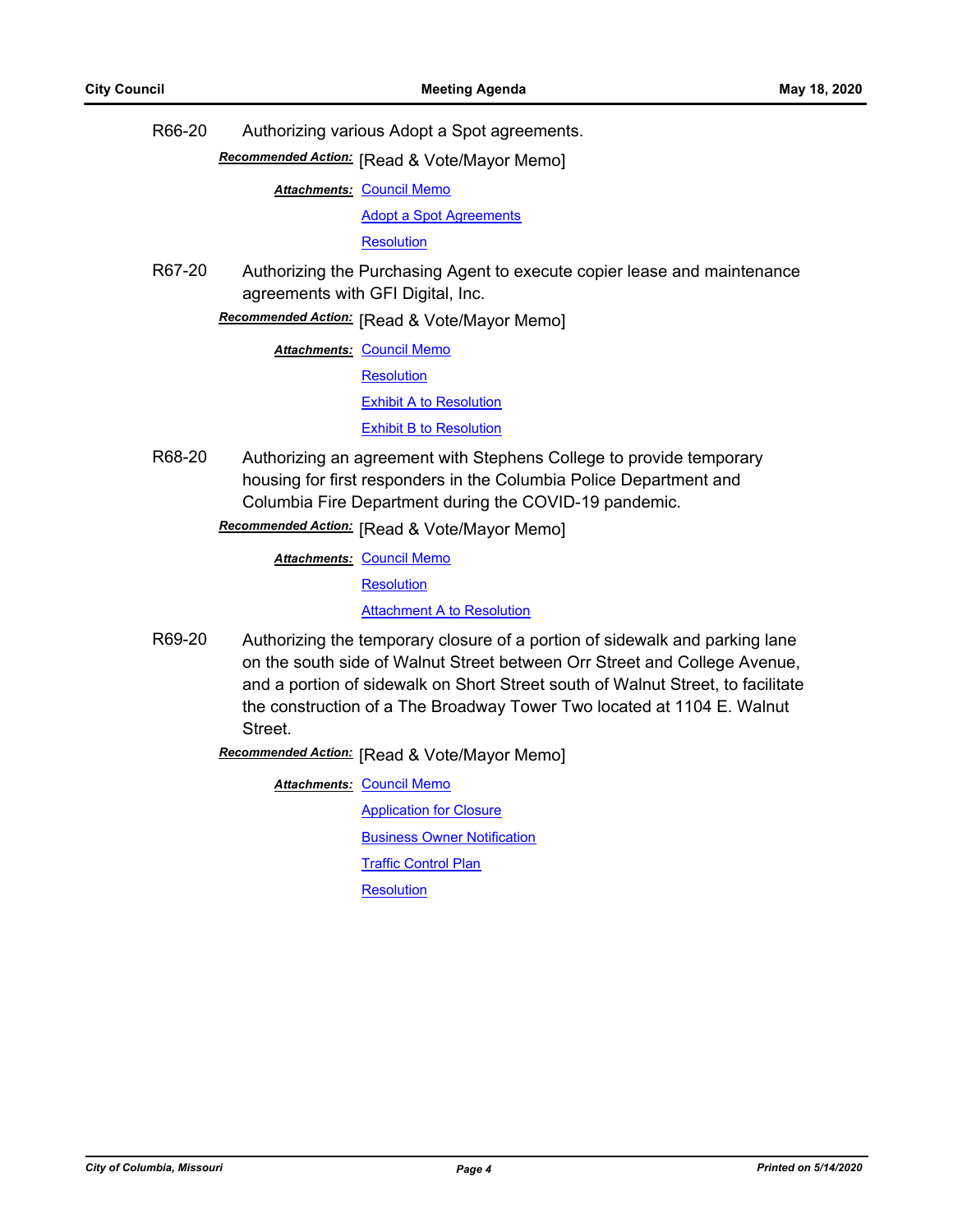#### **VIII. NEW BUSINESS**

B106-20 Repealing Section 4. of Ordinance No. 024212 to lift the administrative delay in processing of development applications required to go before any City board or commission; declaring an emergency for enactment.

**Recommended Action:** [Intro, Motion, Read & Vote/Mayor Memo]

**Attachments: [Council Memo](http://gocolumbiamo.legistar.com/gateway.aspx?M=F&ID=048cd509-ca7e-40b3-9bc5-09238a3125bb.docx)** 

[Ordinance No. 024212](http://gocolumbiamo.legistar.com/gateway.aspx?M=F&ID=9da11aab-60a2-4c09-87ba-c04d093b9062.pdf)

[Public Health and Human Services Order No. 2020-05](http://gocolumbiamo.legistar.com/gateway.aspx?M=F&ID=24b5340d-89b6-4a22-ac03-28f90c25c71f.pdf)

**[Ordinance](http://gocolumbiamo.legistar.com/gateway.aspx?M=F&ID=8d874bcd-d016-4750-aee7-fcf8bfab0bee.doc)** 

- B107-20 Repealing Ordinance No. 024208 which enacted temporary rules for the submission of public comments on Council agenda items; declaring an emergency for enactment.
	- [Intro, Motion, Read & Vote/Mayor Memo] *Recommended Action:*

**Attachments: [Council Memo](http://gocolumbiamo.legistar.com/gateway.aspx?M=F&ID=2fb1b39f-3bcf-4322-b411-86828418d773.docx)** [Ordinance No. 024208](http://gocolumbiamo.legistar.com/gateway.aspx?M=F&ID=ec790f2d-3067-49f6-af8a-592ca6ceba39.pdf) [Public Health and Human Services Order No. 2020-05](http://gocolumbiamo.legistar.com/gateway.aspx?M=F&ID=79017cec-6114-49e9-bc18-de197afdce33.pdf) **[Ordinance](http://gocolumbiamo.legistar.com/gateway.aspx?M=F&ID=3e3bb491-1cf0-4ce3-bb55-37f9e787ccd4.doc)** 

### **IX. INTRODUCTION AND FIRST READING**

B108-20**\*** Authorizing an annexation agreement with Steven P. Bell for property located on the north side of Mexico Gravel Road and west of Highway PP (Case No. 105-2020).

Recommended Action: [Intro & 1st Read/Mayor Memo]

**Attachments: [Council Memo](http://gocolumbiamo.legistar.com/gateway.aspx?M=F&ID=54f07bf7-ea85-4775-b6fa-8372f05bb483.docx)** 

[Locator Maps](http://gocolumbiamo.legistar.com/gateway.aspx?M=F&ID=de3ec2f4-2037-4ae2-b154-049198f7d27f.pdf)

**[Ordinance](http://gocolumbiamo.legistar.com/gateway.aspx?M=F&ID=29025643-15f5-4d42-a715-8da51760c159.doc)** 

[Attachment A to Ordinance](http://gocolumbiamo.legistar.com/gateway.aspx?M=F&ID=99c007b7-4c1e-411c-a4ff-b3a98e29f7ad.pdf)

B109-20**\*** Vacating portions of street rights-of-way and utility easements located on the west side of Arbor Pointe Parkway between Atwood Court and Meandering Court (Case No. 103-2020).

**Recommended Action:** [Intro & 1st Read/Mayor Memo]

**Attachments: [Council Memo](http://gocolumbiamo.legistar.com/gateway.aspx?M=F&ID=90187fcf-0831-4b22-a512-f627b9359e74.docx)** 

[Locator Maps](http://gocolumbiamo.legistar.com/gateway.aspx?M=F&ID=9c517209-106c-433a-94d2-541c7bb971af.pdf)

[Vacation Descriptions and Graphics](http://gocolumbiamo.legistar.com/gateway.aspx?M=F&ID=eb467cf9-7ce4-468a-8090-7983a9064b47.pdf)

[Villages at Arbor Pointe Phase 4 Preliminary Plat](http://gocolumbiamo.legistar.com/gateway.aspx?M=F&ID=baa21da9-51ad-472e-8763-1f13dd7f13ef.pdf)

**[Ordinance](http://gocolumbiamo.legistar.com/gateway.aspx?M=F&ID=945e70b8-975a-4260-b0f6-e639b6d582b7.doc)**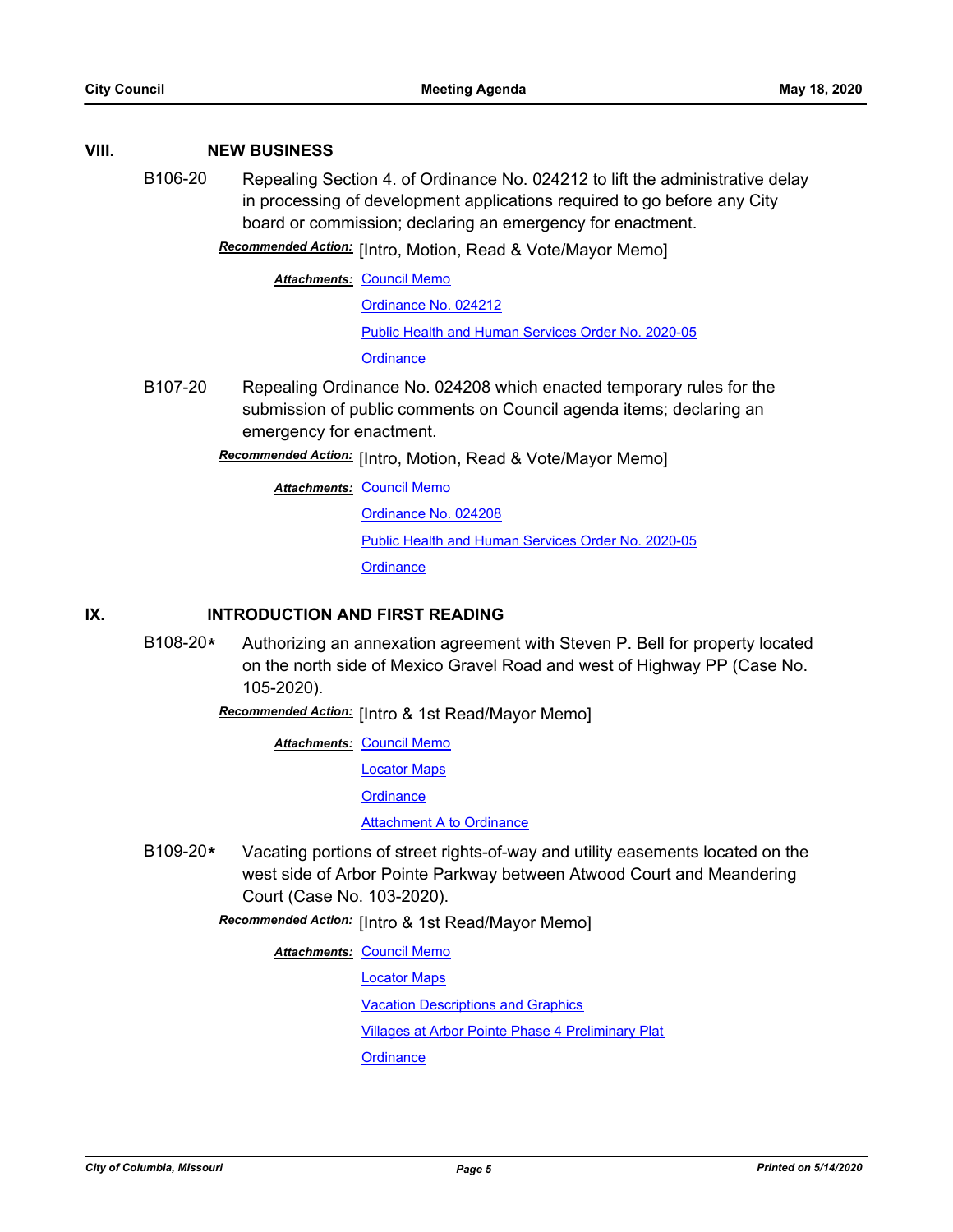B110-20**\*** Authorizing a federal aid program agreement with the Missouri Highways and Transportation Commission for the construction of Discovery Parkway from Discovery Drive to south of the intersection of New Haven Road and Rolling Hills Road; amending the FY 2020 Annual Budget by appropriating funds. **Recommended Action:** [Intro & 1st Read/Mayor Memo]

**Attachments: [Council Memo](http://gocolumbiamo.legistar.com/gateway.aspx?M=F&ID=07c11ef2-5a80-4843-9ef8-5a0bcb72c6cd.docx)** 

[Location Diagram](http://gocolumbiamo.legistar.com/gateway.aspx?M=F&ID=016cdaea-74fb-4a18-a1cf-b44cef1ce65e.jpg) **[Ordinance](http://gocolumbiamo.legistar.com/gateway.aspx?M=F&ID=8f309913-dc2c-4764-90c1-8e954fb21cad.doc)** [Attachment A to Ordinance](http://gocolumbiamo.legistar.com/gateway.aspx?M=F&ID=5365364b-a0e7-4b95-bc38-4df8f9dd9811.pdf)

B111-20**\*** Authorizing a Governor's Transportation Cost Share Agreement with the Missouri Highways and Transportation Commission for the construction of Discovery Parkway from Discovery Drive to south of the intersection of New Haven Road and Rolling Hills Road; amending the FY 2020 Annual Budget by appropriating funds.

[Intro & 1st Read/Mayor Memo] *Recommended Action:*

**Attachments: [Council Memo](http://gocolumbiamo.legistar.com/gateway.aspx?M=F&ID=f684d939-977d-433f-a6e9-aaa0a14503bb.docx)** [Location Diagram](http://gocolumbiamo.legistar.com/gateway.aspx?M=F&ID=79558938-ba4f-476c-8f3e-e2c0d87d457b.jpg) **[Ordinance](http://gocolumbiamo.legistar.com/gateway.aspx?M=F&ID=98bc6e62-465f-48a8-a45e-457f92111c51.doc)** [Attachment A to Ordinance](http://gocolumbiamo.legistar.com/gateway.aspx?M=F&ID=447150bb-6152-493c-920c-12973082df5f.pdf)

B112-20**\*** Amending the FY 2020 Annual Budget by appropriating funds to finalize and close out completed capital improvement projects and to reallocate funds received from the Missouri Department of Transportation - Governor's Transportation Cost Share Program to provide funding for current and future capital improvement projects.

Recommended Action: [Intro & 1st Read/Mayor Memo]

**Attachments: [Council Memo](http://gocolumbiamo.legistar.com/gateway.aspx?M=F&ID=e1fd0fdf-0481-46fd-a484-790975796392.docx)** 

**[Ordinance](http://gocolumbiamo.legistar.com/gateway.aspx?M=F&ID=90f8d99e-b62d-4f9e-b1a7-49e28f6c8872.doc)** 

B113-20**\*** Authorizing construction of a storm drain replacement project on a portion of South Greenwood Avenue; calling for bids through the Purchasing Division or authorizing a contract for the work using a term and supply contractor.

Recommended Action: [Intro & 1st Read/Mayor Memo]

**Attachments: [Council Memo](http://gocolumbiamo.legistar.com/gateway.aspx?M=F&ID=72ebdc93-0ef6-42fd-b798-f702f4ed825f.docx)** [Location Map](http://gocolumbiamo.legistar.com/gateway.aspx?M=F&ID=be85550e-12e3-4559-a1ce-e64354c95c97.pdf) **[Ordinance](http://gocolumbiamo.legistar.com/gateway.aspx?M=F&ID=fe165f23-973d-4ffc-a080-1c3551cec75a.doc)**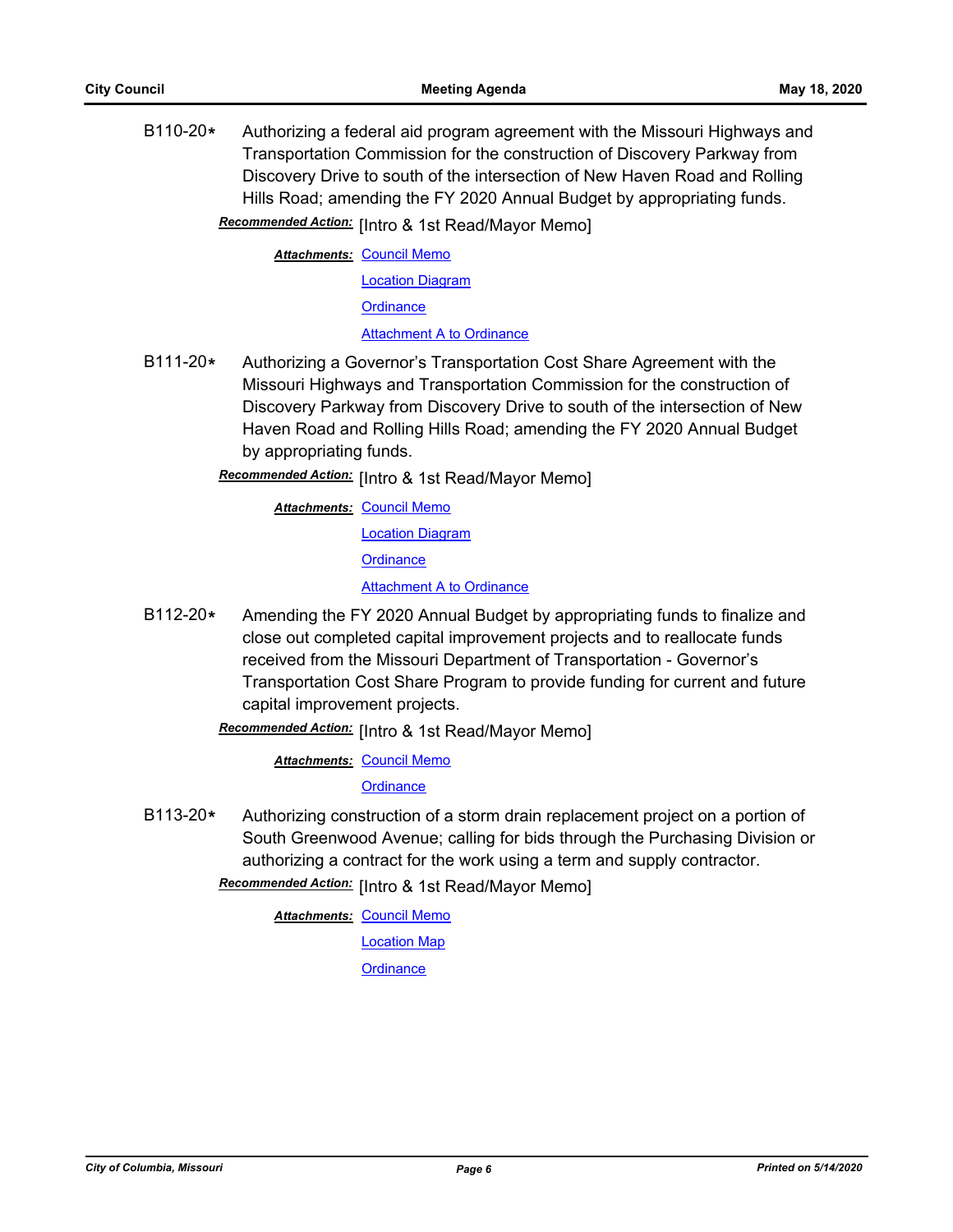B114-20**\*** Authorizing the replacement and improvement of the storm drainage infrastructure on a portion of Ross Street west of William Street; calling for bids through the Purchasing Division or authorizing a contract for the work using a term and supply contract; amending the FY 2020 Annual Budget by appropriating funds.

[Intro & 1st Read/Mayor Memo] *Recommended Action:*

**Attachments: [Council Memo](http://gocolumbiamo.legistar.com/gateway.aspx?M=F&ID=8dd18894-1f76-4195-a980-1ccb0b4d5028.docx)** [Location Map](http://gocolumbiamo.legistar.com/gateway.aspx?M=F&ID=07db6043-d396-46f1-8c5d-659ba8652623.pdf) [Diagram](http://gocolumbiamo.legistar.com/gateway.aspx?M=F&ID=2a882007-99f3-4e18-ab6c-845e46e92214.pdf) **[Ordinance](http://gocolumbiamo.legistar.com/gateway.aspx?M=F&ID=3424ad2c-bcfc-450c-b28f-63f1fec86ff3.doc)** 

B115-20**\*** Authorizing the acquisition of easements for the replacement and improvement of the storm drainage infrastructure on a portion of Ross Street west of William Street.

Recommended Action: [Intro & 1st Read/Mayor Memo]

**Attachments: [Council Memo](http://gocolumbiamo.legistar.com/gateway.aspx?M=F&ID=c5ef4c42-bd7a-4925-90df-63b669b51678.docx)** [Location Map](http://gocolumbiamo.legistar.com/gateway.aspx?M=F&ID=e0a129da-30ab-4d10-9fa7-887834c0068c.pdf) [Diagram](http://gocolumbiamo.legistar.com/gateway.aspx?M=F&ID=bdbdaabe-daf4-4e69-a9e8-bad4de7f0d91.pdf) **[1507 Ross Street Project Graphic](http://gocolumbiamo.legistar.com/gateway.aspx?M=F&ID=f51377cb-caac-4d36-8065-899f5996c05c.pdf)** [1508 Ross Street Project Graphic](http://gocolumbiamo.legistar.com/gateway.aspx?M=F&ID=8469c137-018e-42bc-b225-28dcc751ac88.pdf) [1509 Ross Street Project Graphic](http://gocolumbiamo.legistar.com/gateway.aspx?M=F&ID=503cedd0-9e31-4dfb-83fb-da8248b2b920.pdf) [1510 Ross Street Project Graphic](http://gocolumbiamo.legistar.com/gateway.aspx?M=F&ID=8b35684b-d9ee-43a0-b89a-e74d158d7bcd.pdf) [1512 Ross Street Project Graphic](http://gocolumbiamo.legistar.com/gateway.aspx?M=F&ID=d0407817-7749-4fd6-8d15-70d033e9e927.pdf) **[Ordinance](http://gocolumbiamo.legistar.com/gateway.aspx?M=F&ID=bfe9a3f7-27dc-48a4-aaf4-00756262634f.doc)** 

B116-20**\*** Authorizing the acquisition of easements for construction of the Stanford Drive PCCE #21 Sanitary Sewer Improvement Project.

Recommended Action: [Intro & 1st Read/Mayor Memo]

| <b>Attachments: Council Memo</b>          |
|-------------------------------------------|
| <b>Location Map</b>                       |
| <b>Diagram</b>                            |
| <b>Easement Project Graphic</b>           |
| 1601-1603 Radcliffe Drive Project Graphic |
| 1605-1607 Radcliffe Drive Project Graphic |
| 1608 Stanford Drive Project Graphic       |
| Ordinance                                 |
|                                           |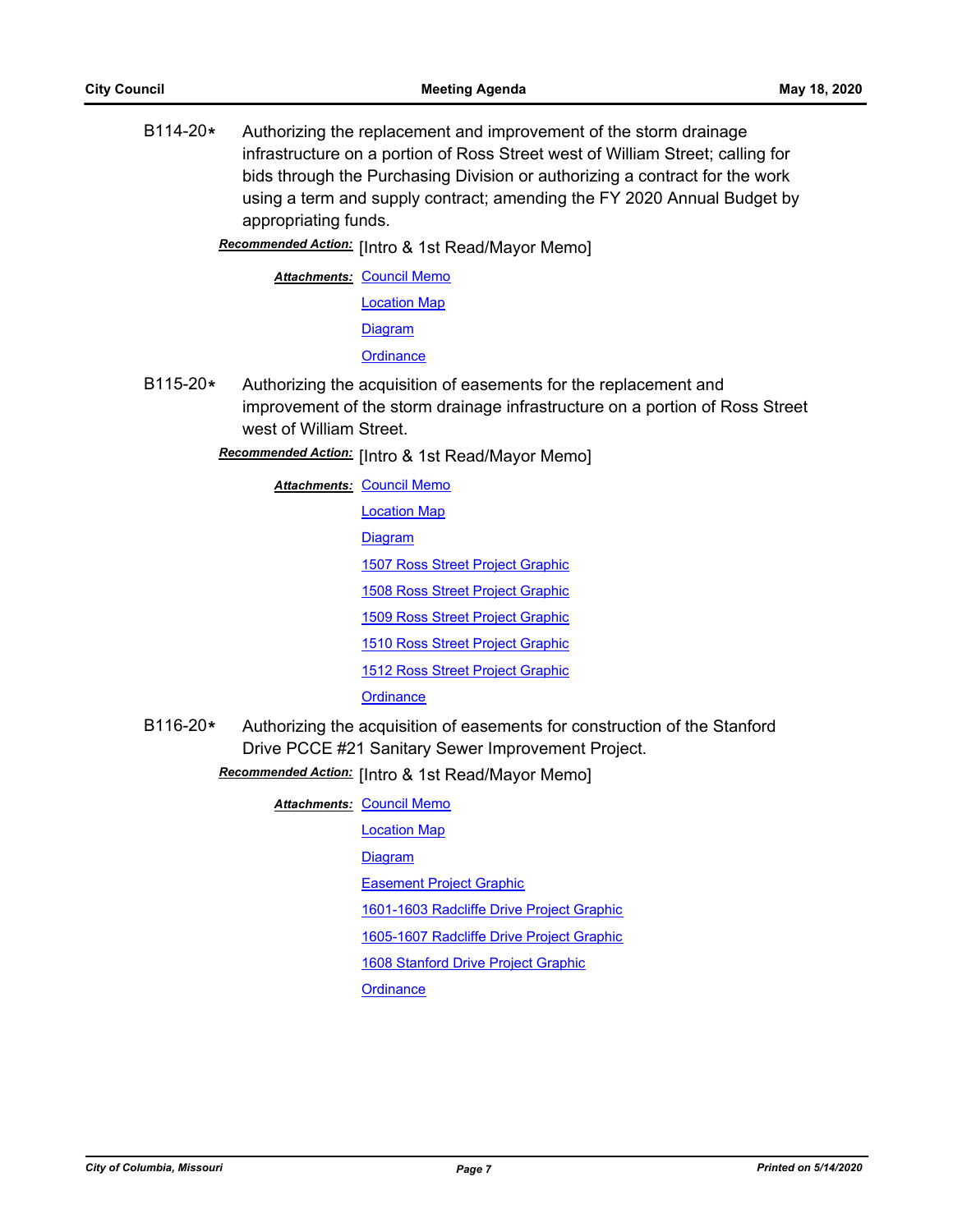B117-20 Authorizing construction of improvements at the Worley Street Park to include replacement of an existing playground structure, landscape block retaining wall and drinking fountain, removal of existing playground equipment and construction of a new playground structure, restriping the basketball court and renovations to existing fencing and park benches; calling for bids through the Purchasing Division for a portion of the project.

Recommended Action: [Intro & 1st Read/Mayor Memo]

**Attachments: [Council Memo](http://gocolumbiamo.legistar.com/gateway.aspx?M=F&ID=1f9655e6-d7f2-42b4-9e95-eae8754f3bd3.docx)** [Plan](http://gocolumbiamo.legistar.com/gateway.aspx?M=F&ID=8e1bac7c-5271-427c-8d08-17d37c16715c.pdf) [Public Input Comments](http://gocolumbiamo.legistar.com/gateway.aspx?M=F&ID=cb880ac0-14ed-43d9-b69a-251fe5ce4e47.pdf) **[Ordinance](http://gocolumbiamo.legistar.com/gateway.aspx?M=F&ID=d9a30f5f-7b55-4d22-8fe1-53454b83e2a3.doc)** 

B118-20**\*** Amending the FY 2020 Annual Budget by appropriating funds received for bid alternatives relating to the construction of Hangar 730 at the Columbia Regional Airport.

[Intro & 1st Read/Mayor Memo] *Recommended Action:*

**Attachments: [Council Memo](http://gocolumbiamo.legistar.com/gateway.aspx?M=F&ID=28fc06dc-c81a-4996-8f3d-a1af42295f2f.docx) [Ordinance](http://gocolumbiamo.legistar.com/gateway.aspx?M=F&ID=d325ae7f-2203-4f09-8c58-2f03970eae7e.doc)** 

**\*Non-zoning related introductory item that may be included on a future agenda as a consent item. Any such item can be removed from the consent agenda and placed under old business or new business at the request of a council member or any other interested person. The request must be made at the beginning of the council meeting at which the council bill or resolution is scheduled to be acted upon.** 

**\*\*Zoning related introductory item that may be included on a future agenda as a consent item. Any such item can be removed from the consent agenda and placed under old business at the request of a council member or any other interested person. The request must be made to the city clerk before noon on the Wednesday before the council meeting at which the council bill is scheduled to be considered for passage.**

**Non-asterisk items are expected to be included in a future agenda as a public hearing or an old business item.**

#### **X. REPORTS**

REP26-20 Recommendation of Staff regarding Short-Term Rentals.

**Recommended Action:** [Memo]

*Attachments:* [Council Memo](http://gocolumbiamo.legistar.com/gateway.aspx?M=F&ID=f576e846-658d-41d4-b0fc-930b2b6b95fe.docx)